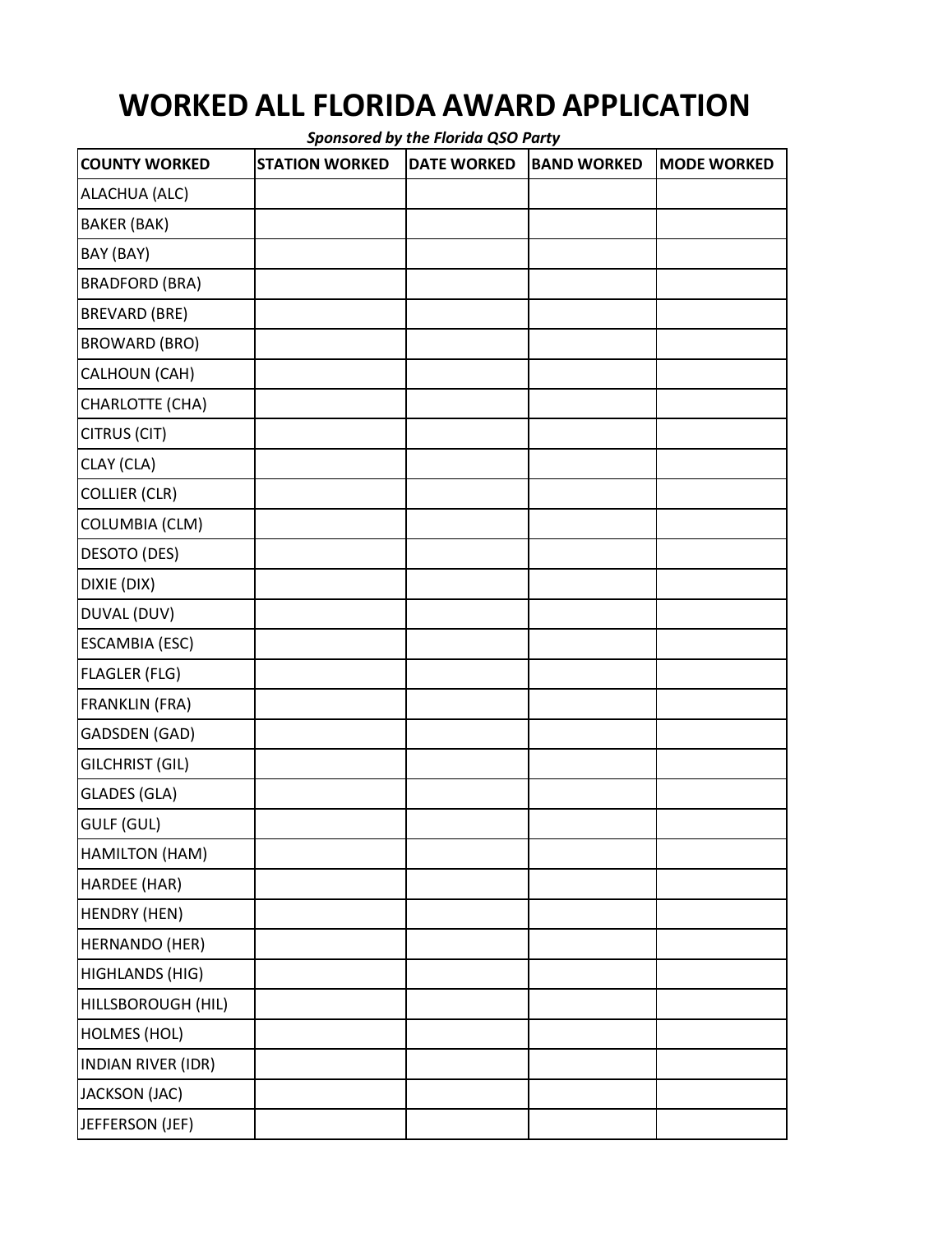| LAFAYETTE (LAF)         |  |  |
|-------------------------|--|--|
| LAKE (LAK)              |  |  |
| LEE (LEE)               |  |  |
| LEON (LEO)              |  |  |
| LEVY (LEV)              |  |  |
| LIBERTY (LIB)           |  |  |
| MADISON (MAD)           |  |  |
| <b>MANATEE (MTE)</b>    |  |  |
| MARION (MAO)            |  |  |
| MARTIN (MRT)            |  |  |
| MIAMI-DADE (DAD)        |  |  |
| MONROE (MON)            |  |  |
| NASSAU (NAS)            |  |  |
| OKALOOSA (OKA)          |  |  |
| OKEECHOBEE (OKE)        |  |  |
| <b>ORANGE (ORA)</b>     |  |  |
| OSCEOLA (OSC)           |  |  |
| PALM BEACH (PAL)        |  |  |
| PASCO (PAS)             |  |  |
| PINELLAS (PIN)          |  |  |
| POLK (POL)              |  |  |
| PUTNAM (PUT)            |  |  |
| SANTA ROSA (SAN)        |  |  |
| SARASOTA (SAR)          |  |  |
| SEMINOLE (SEM)          |  |  |
| ST. JOHNS (STJ)         |  |  |
| ST. LUCIE (STL)         |  |  |
| <b>SUMTER (SUM)</b>     |  |  |
| SUWANNEE (SUW)          |  |  |
| TAYLOR (TAY)            |  |  |
| UNION (UNI)             |  |  |
| <b>VOLUSIA (VOL)</b>    |  |  |
| WAKULLA (WAK)           |  |  |
| WALTON (WAL)            |  |  |
| <b>WASHINGTON (WAG)</b> |  |  |